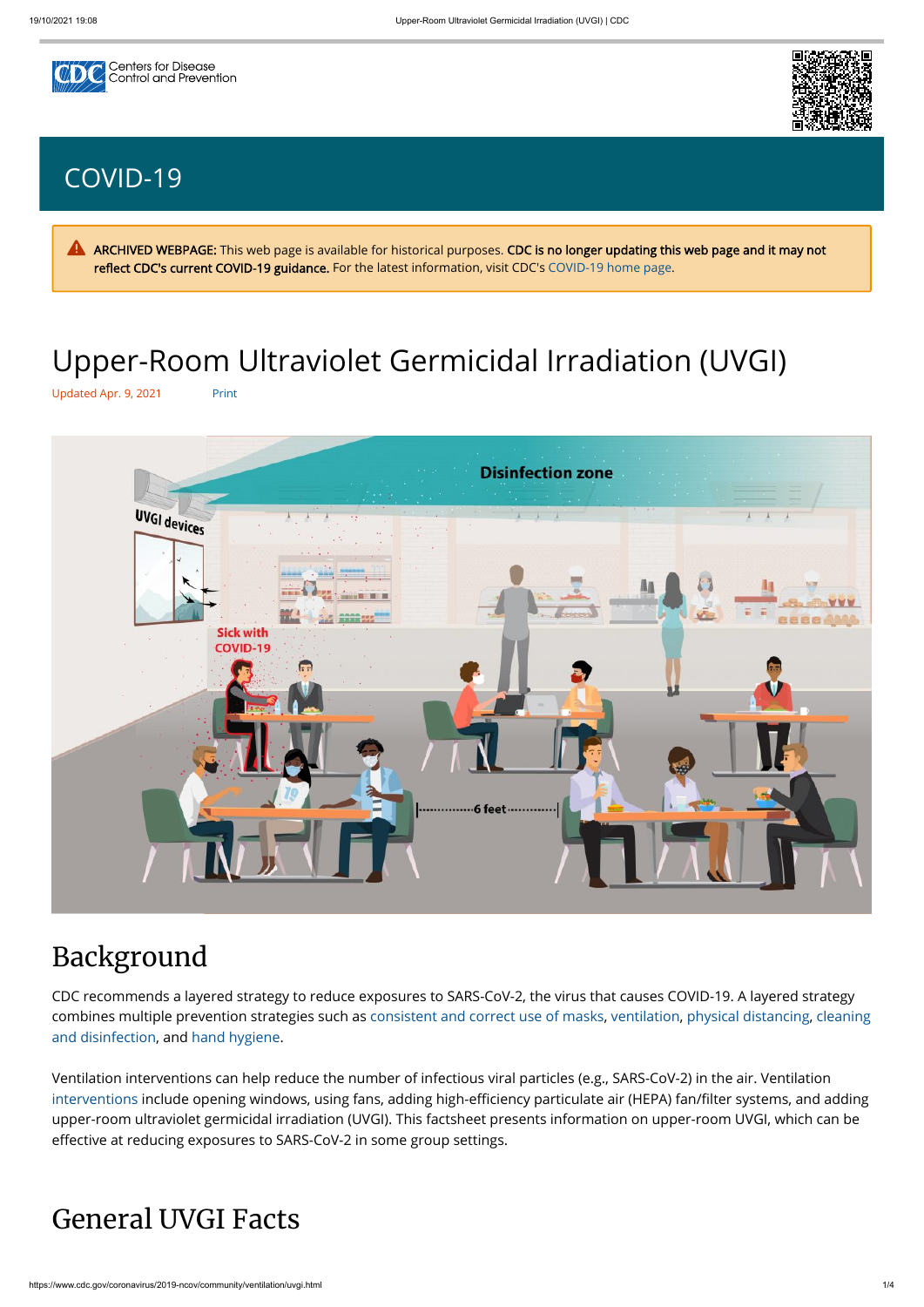## What is UVGI?

Ultraviolet germicidal irradiation, or UVGI, is the use of ultraviolet (UV) energy to kill viral, bacterial, and fungal organisms. UVGI fixtures produce UV-C energy, which has shorter wavelengths than more penetrating UV-A and UV-B rays and pose less risk to human health. Upper-room UVGI refers to a disinfection zone of UV energy that is located above people in the rooms they occupy. This kills airborne pathogens in the room where they are released. Fixtures are installed to prevent direct UV exposures to people in the room.

### How does Upper-Room UVGI work?

- 1. Air passes through the disinfection zone from air flow through HVAC system, fans, and/or open windows.
- 2. The airborne pathogens are killed once they receive an appropriate amount of UV energy. The particles remain in the air, but they are no longer infectious.

Note: For airborne viral particles, upper-room UVGI systems provide air changes per hour that are similar to the introduction of clean air into the space.



#### Considerations for Use of Upper-Room UVGI

- The most important locations for UVGI are high-risk indoor settings. These include:
	- Areas with an increased likelihood of sick people (for example, school nurse's office, hospital waiting room).
	- Crowded spaces, particularly when the health status of occupants is unknown (for example, courtrooms, lobbies, homeless shelter sleeping areas).
	- Spaces where people must take off masks to eat or drink (for example, school/institutional cafeterias, restaurants, break rooms).
	- Areas where it is difficult to stay at least 6 feet apart from others. -
- UVGI is recommended in spaces with insufficient or no mechanical HVAC systems or where adequate natural ventilation cannot be maintained year-round. Spaces must be at least 8 feet tall, but a minimum ceiling height of 8.5 feet is preferred, with some airflow to move air (for example, fans at low speed). Upper-room UVGI is not necessary in open-air environments, such as outdoor open-air seating areas.
- If the HVAC system allows for [efficient filtration](https://www.cdc.gov/coronavirus/2019-ncov/community/ventilation.html) or provides outdoor air flow above minimum code requirements, it will •
- remove most airborne virus particles and upper-room UVGI would not add as much benefit.

#### How has UVGI been used in the past?

Upper-room UVGI has been used for over 70 years to eliminate airborne pathogens. Since 1950, the bulk of the research on upper-room UVGI systems focused on controlling the spread of tuberculosis (TB). Current guidance [A] [6 MB, 87 pages] from CDC and National Institute for Occupational Safety and Health (NIOSH) on the design, installation, testing, and safe operation of upper-room UVGI systems is based on science and practice-based evidence to control tuberculosis (TB).

#### UVGI and SARS-CoV-2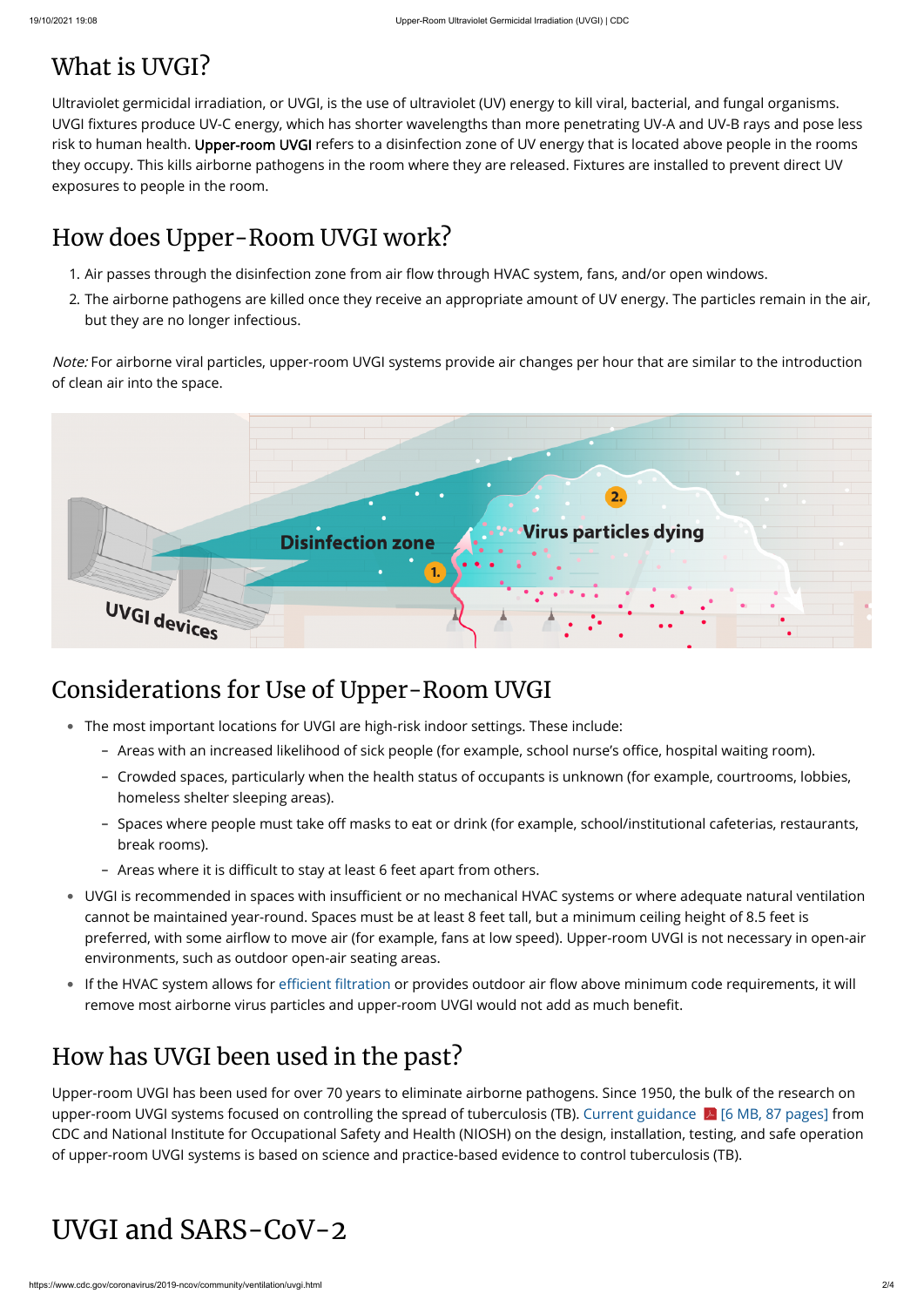- To date, UV research on SARS-CoV-2 indicates that the virus that causes COVID-19 is very similar to other coronaviruses (for example, SARS and MERS) regarding the UV dose necessary to inactivate it. $^{1,2}$  $^{1,2}$  $^{1,2}$  $^{1,2}$ •
- Upper-room UVGI systems can be used to control SARS-CoV-2 as a useful ventilation tool to consider in reducing the spread of infectious pathogens.
- UVGI does not replace the need for cleaning or disinfecting surfaces where infectious SARS-CoV-2 droplets may be present.

## Installation and Maintenance

- Upper-room UVGI systems are generally custom designed for the space in which they will be used. Systems should be designed, installed, and tested with the help of a qualified HVAC professional or a reputable UV-system manufacturer. These professionals have the tools and experience to provide an effective and safe system, including proper installation and positioning of the fixtures, code-compliant electrical connections, and training on proper use.
- $\bullet$  A typical room with 500 square feet (ft<sup>2</sup>) of floor space will generally require two to three UV fixtures. The cost to install the system in a 500 ft $^2$  space is approximately \$1,500 to \$2,500.
- Once installed, the systems require little maintenance. The lamps will need to be replaced once per year, although some manufacturers offer lamps with 2-year replacement schedules. If the lamps become covered with dust, they can be cleaned when the unit is turned off by wiping with rubbing alcohol.
- Any time maintenance on the lamps is required or workers need to access areas near the ceiling (for example, maintaining lighting fixtures, testing smoke detectors), the UV fixtures should be powered off. Maintenance workers should receive special training before working on UVGI systems.

# Implementation Considerations

- Upper-room UVGI systems have been used safely and effectively for decades. However, UV energy directed or reflected into the occupied space has the potential to cause temporary eye or skin damage. Assistance from a qualified HVAC professional or a reputable UV system manufacturer will ensure the system is installed properly so UV energy is directed above occupied space and operates safely.
- The systems should be connected to designated electrical switches with limited access to the public and staff or volunteers not trained in managing the system. For example, consider using lockable switches or placing switches in a restricted area that only trained staff can access using a lock and key. This prevents the UV lamps from being turned on or off unintentionally and allows the fixtures to be safely powered off when necessary without fear of them being powered on during maintenance.
- $\bullet$  Influenza viruses are more susceptible to UV energy than the bacteria that causes TB. Thus, any upper-room UVGI system installed to help during the COVID-19 pandemic will also be useful against seasonal flu, if it is properly maintained. [3](#page-3-2)
- UV-C energy can damage plants placed in the disinfection zone (for example, on the top of tall bookcases or high shelves). The energy can also cause fading and cosmetic blemishes to wood surfaces and wallpapers (most wall and ceiling paints are not affected). Thus, care should be taken when installing upper-room UVGI systems in spaces with ornate architectural elements and plants.

# Selecting an Upper-Room UVGI System

- Care should be taken when using UVGI in areas where people could gain access to the UVGI unit's disinfection zone near the ceiling (for example, overhead storage, bunkbeds). This includes reviewing safety precautions, placing warning stickers where UVGI is located, and having trained staff familiar with the product.
- CDC does not provide recommendations for, or against, any manufacturer or product. Consult with a reputable UVGI •[professional \(a UVGI fixture manufacturer or an experienced UVGI system designer\) who is familiar with NIOSH upper](https://www.cdc.gov/coronavirus/2019-ncov/community/ventilation.html)room UVGI guidelines, to design and install the system. Consumers are encouraged to ask professionals for information on previous system installations, testing to ensure safety for room occupants, and training provided with the system. Do not hire a contractor who provides unsubstantiated claims or limited support throughout the design, installation, and operation phase. When hiring an expert: